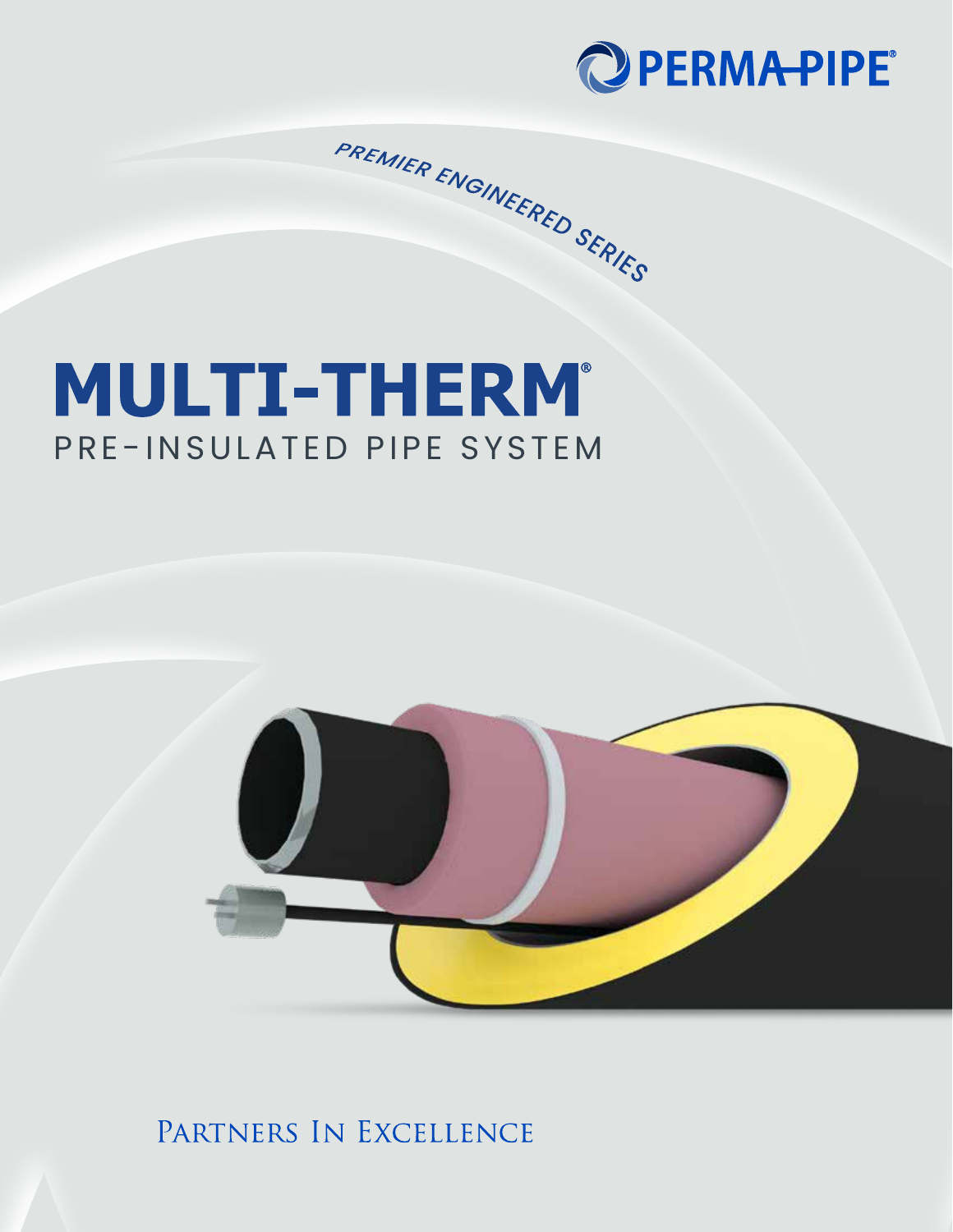

## **PROTECTION**

An efficient piping system depends on its ability to transport liquids, gases, or chemicals through the pipes to various buildings or plant equipment. Understanding extreme temperature requirements are critical to designing, installing, and operating the piping system with peak performance.

If the piping system is designed with low-quality insulation in mind, problems can occur. Selecting the right design and materials is essential to the project's long-term efficiency and success.

These reasons and having a professionally designed preinsulated piping system are why you should specify MULTI-THERM®.

## **SPERFORMANCE**

MULTI-THERM is the Premier Engineered Series pre-insulated pipe system with aerogel nanotechnology insulation, the lowest density solid, and the most effective thermal insulation material. MULTI-THERM is an advanced and thermally efficient steam and hot water transportation pipe system for very extreme temperatures or secondary containment applications.

Comprising of a steel carrier pipe, aerogel insulation, a steel conduit pipe, polyurethane foam insulation, and a waterproof outer jacket, MULTI-THERM is the best extreme temperature pipe system solution in the market.

## ® FEATURES

For long-term quality and performance in extreme temperature or where secondary containment is required, MULTI-THERM is your solution:

- Operating temperature up to 750 °F (399 °C)
- An energy-efficient piping system that is corrosion-resistant and durable available for high-temperature applications
- Aerogel insulation is the most advanced and thermally efficient extreme temperature system resulting in reduced insulation thickness, more compact piping, and saving overall costs
- Polyurethane foam is void-free, fully bonded, provide optimum performance and longer service life
- Available in either an HDPE or FRP waterproof outer jacket to prevent moisture ingress and corrosion
- Optional aluminum diffusion barrier to prevent cell gas from dissipating out of the insulation layer and decreasing thermal efficiency
- Optional PermAlert® cable leak detection system available to provide early warning of potential problems

## ® SOLUTIONS

MULTI-THERM is the most energy-efficient, corrosion-resistant, and reliable pre-insulated pipe system for ultimate protection. When appropriately designed, MULTI-THERM can have a long service life with significant cost savings and superior environmental performance.

PERMA-PIPE offers turnkey services to meet operational and project challenges beyond the piping system that our clients have come to trust. We provide project planning, engineering support for system construction, design assistance and calculations, project management, pre-fabrication services, and field service training certification to reduce your installation, environmental, and safety concerns from start to finish of a piping project. Our extensive track record of successful global projects will showcase our experience.

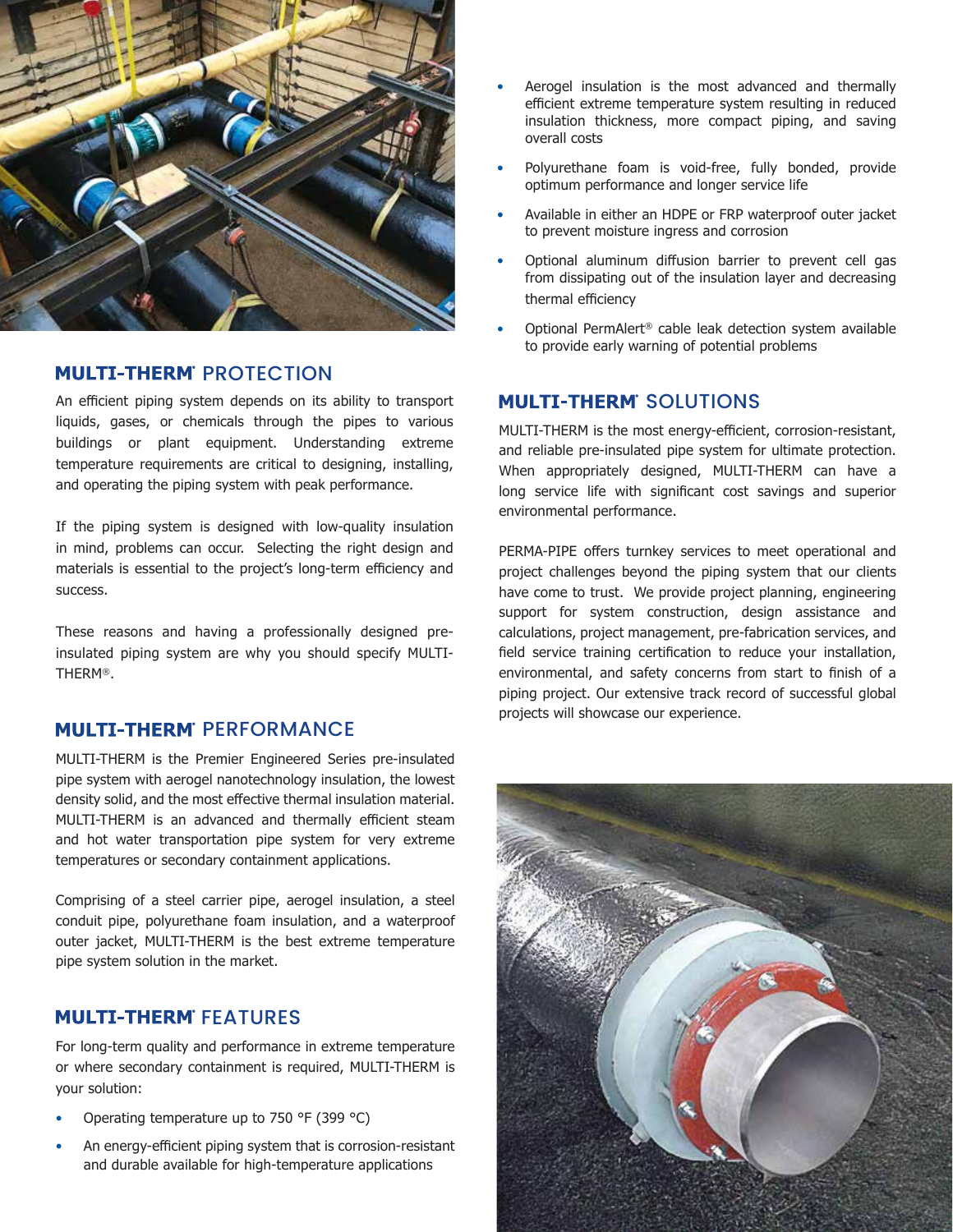

## ® OPTIONS

#### **Premier Engineered Series:**

Steel Carrier Pipe Aerogel Insulation Steel Conduit Pipe Polyurethane Foam Insulation Fiberglass Reinforced Polymer (FRP) or High-Density Polyethylene (HDPE) Outer Jacket

#### **Carrier Pipe Options:**

Available in many different pipe materials

#### **Applications:**

Oil & Gas District Energy Environmental **Industrial** Maritime

[Please see datasheet for MULTI-THERM specifications at permapipe.com]



### PARTNER WITH PERMA-PIPE

PERMA-PIPE International Holdings, Inc. (NASDAQ:PPIH) is a global engineered pipe services company offering core competencies in anti-corrosion coatings, insulation solutions, containment systems, leak detection systems, engineering support, field service, and custom fabrication.

When you do business with PERMA-PIPE, you are partnering with a company that has served the industry for over 100 years and has vast experience in all the markets we serve. You are not just buying a long-lasting, reliable piping system; you are also investing in a partnership with a company that stands behind its products and services while providing lasting peace of mind.

## TYPICAL MULTI-THERM' CROSS-SECTION